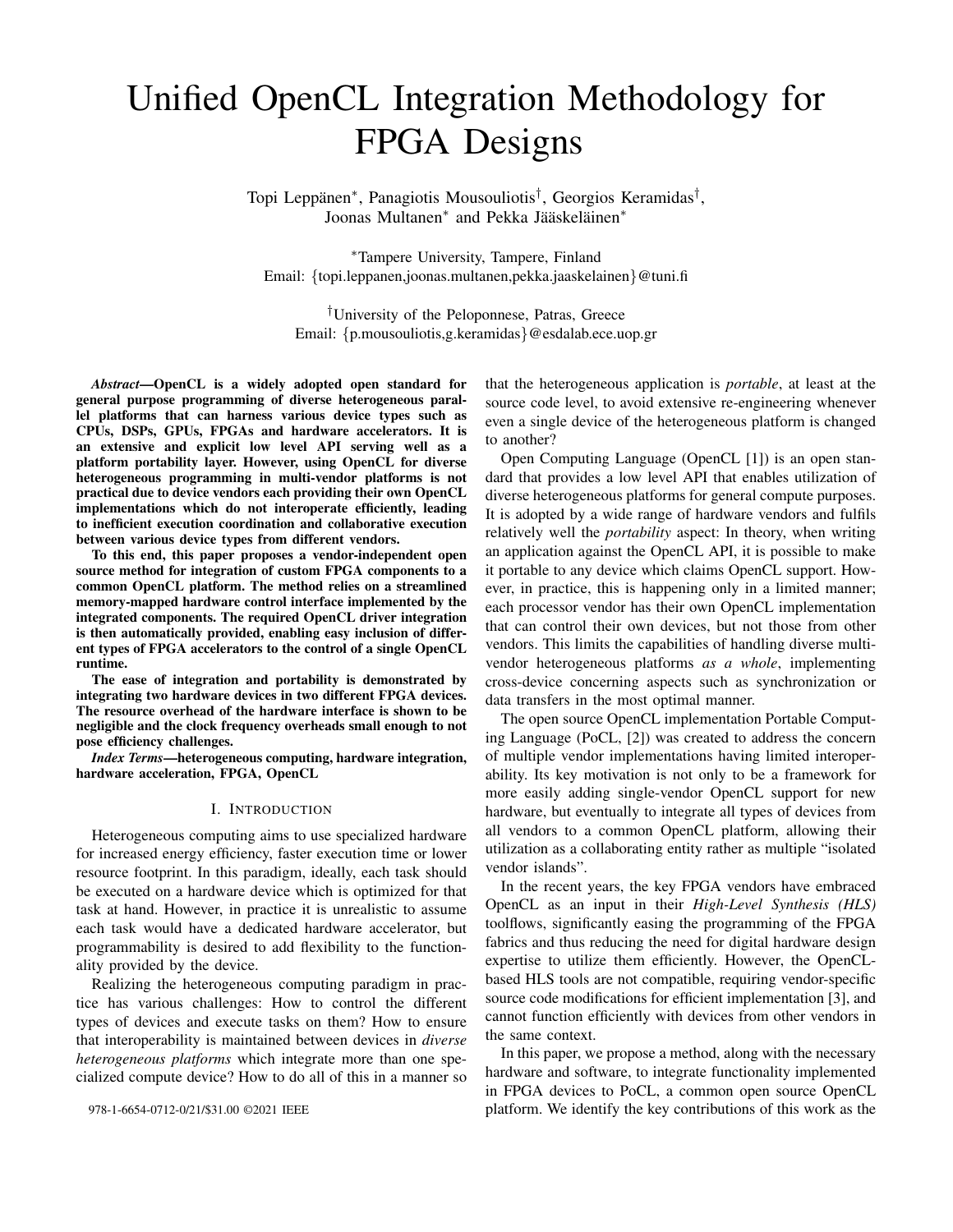following:

- A common hardware interface specification for nonprogrammable and programmable co-processors that enables OpenCL kernel execution and device-to-device work queuing.
- Unified means of utilizing FPGA fabrics from different vendors from standard OpenCL host programs.
- Integration of FPGA-based accelerators to OpenCL platforms with CPUs from multiple vendors for seamless CPU+FPGA execution.

The paper is structured as follows. Section II covers the key concepts in two open standards related to heterogeneous computing used in this work. Section III describes the hardware interface used to unify the "outside view" of the integrated components. Section IV provides the software point of view in terms of OpenCL implementation and the application writer. Section V shows the steps required to integrate a new hardware component to a common OpenCL platform in the proposed method. Section VI presents the measurements that were made to ensure the method produces insignificant overheads at FPGA implementation side. In Section VII we discuss how the proposed integration method relates to other previous technologies, and Section VIII concludes the paper.

### II. OPEN HETEROGENEOUS COMPUTING STANDARDS

Open Computing Language (OpenCL [1]) is an interesting API for providing the lowest layer in heterogeneous computing software stacks since it is being widely adopted, having an extensive feature set, as well as being an openly available standard.

OpenCL follows a model where there is a single host CPU running the main program that commands one or more coprocessors (devices) which can execute tasks asynchronously or synchronously. The host program queues work to the devices through *command queues* (CQs). A typical *command* pushed to the queue is a *kernel command* which executes a function on the device, often in the data parallel *Single Program Multiple Data (SPMD)* fashion. Here a *kernel function* defines what a single instance (*work-item*) does in a possibly multidimensional grid of instances.

Runtime portability of software across the variety of heterogeneous devices is achieved by means of *online compilation*, which is a standardized way for invoking cross compilers targeting the device at hand *during the host program runtime*. Relevant to the proposed work, a very underused feature in the standard is the concept of a *custom device* which abstracts hardware accelerators which do *not* necessarily support online compilation of any general purpose functions, but instead present a set of *built-in kernels* for invoking fixed functions.

Whereas OpenCL has been mostly used and considered as a "single compute node" API with other (typically message passing APIs) applied on top for computer cluster utilization, there have been experiments that have shown that the programming model is suitable also for (low latency) *distributed execution* [4], extending its scope farther.

Another open heterogeneous computing standard relevant to this work is Heterogeneous System Architecture [5]. HSA is an ambitious effort of providing a standard where the heterogeneous devices are mapped to a unified coherent address space for easier data sharing across the platform. The overall concept of presenting a unified memory mapped interface which the devices (called agents in the HSA specification) can utilize for execution coordination has inspired the proposed work. Thanks to HSA being an open specification, it has been utilized heavily in the proposed integration method.

# III. ALMAIF V2: THE COMMON HARDWARE INTERFACE

Driver implementation and its interfacing to the next layers in the application software stack has major non-recurring engineering costs when integrating new hardware to software platforms. The means to invoke the different functionalities required by the lowest software layers in the integrated hardware block is device-specific knowledge, which complicates software integration efforts. Furthermore, in order to implement fully asynchronous execution where the devices communicate and synchronize with each other *directly* without host CPU involvement in a peer-to-peer fashion, each device pair involved must know the means to do so.

A unified software integration solution and feasible peer-topeer communication in diverse heterogeneous platforms calls for a unified hardware interface which enables common means to access the devices' functionalities. The unified hardware interface would act as a well-specified hardware wrapper that presents the necessary information and a common means of control to the software side and the other devices. The goal is to make the integrated hardware blocks easily "pluggable" to the software stack with minimal integration engineering work, and avoid the need for target device-specific state machines or code paths in the devices that wish to communicate with each other directly.

The link between the integrated component and the software driver in the proposed integration method is a memory-mapped hardware interface with four memory regions reserved for different purposes as exemplified in Fig. 1. The interface is called AlmaIF v2. It is named after the first research project (ALMARVI) in which the first version of it was prototyped (Almarvi hardware InterFace) [6]. For this work, we utilized the AlmaIF v1 as a basis and extended it with support for builtin kernels to integrate fixed function hardware and additional optimizations necessary for more flexible memory usage. The roles of the memory mapped regions in the interface are explained in the following.

Control registers region includes the registers used to initialize and reset the component. It also contains constant value registers describing the essential device features for *automatic device discovery*. The data for discovering the essential features of the device are needed by the OpenCL runtime, and is made part of the hardware interface to ensure easy plugging of components with minimal data passed to the driver through other means. This includes, e.g., the structure of the memory map for initializing the memory manager of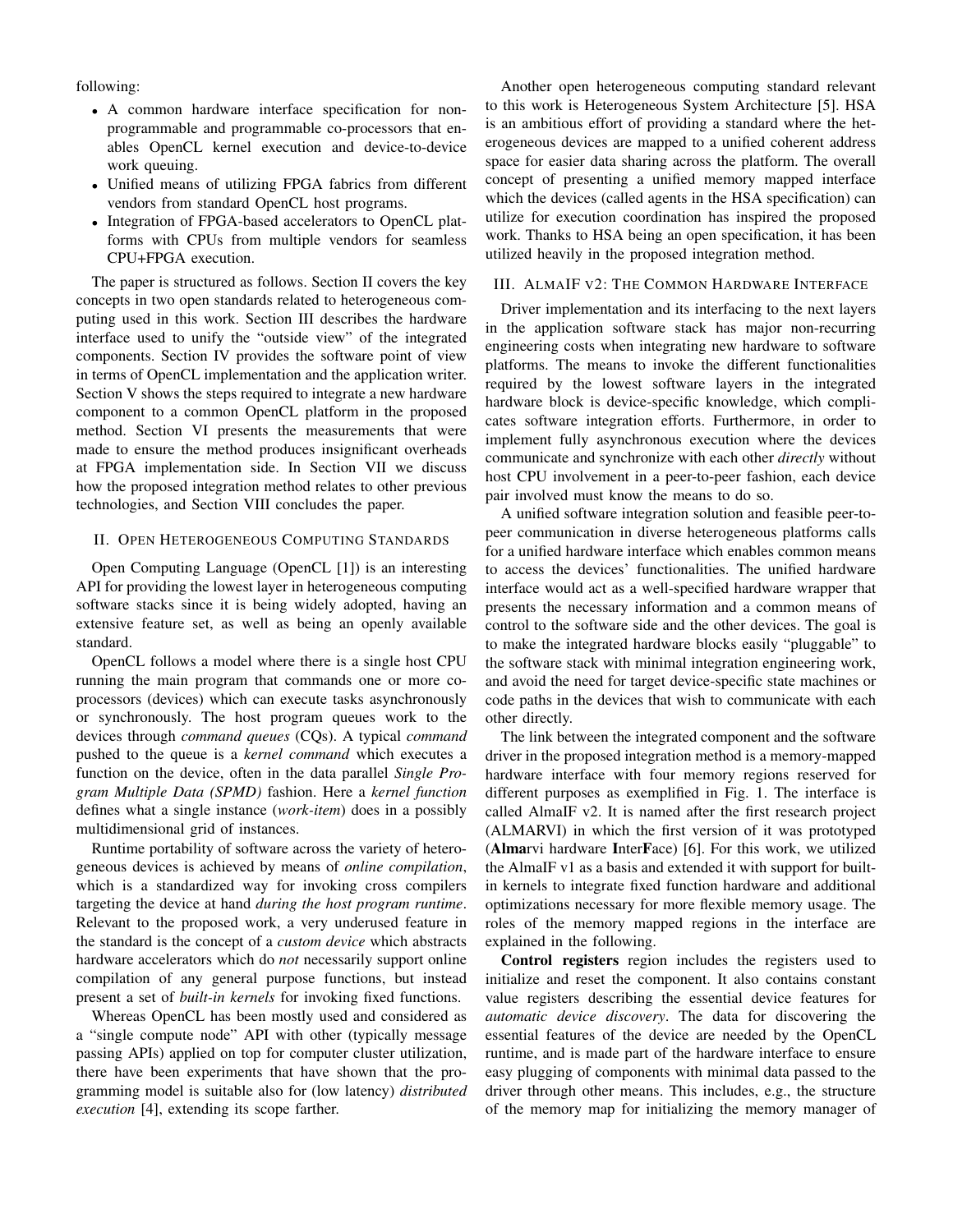TABLE I ALMAIF V2: MEMORY MAPPED CONTROL REGISTERS

| Offset | <b>Bits</b>     | Name                         | Purpose / explanation                                                                                         |  |  |
|--------|-----------------|------------------------------|---------------------------------------------------------------------------------------------------------------|--|--|
| 0x000  | 3               | <b>Status</b>                | Status of the accelerator. Bit 0 is<br>high when the execution is stalled<br>due to any reason, bit 1 is high |  |  |
|        |                 |                              | when the external freeze signal<br>(pauses the hardware temporarily)                                          |  |  |
|        |                 |                              | is active, and bit 2 is high when                                                                             |  |  |
| 0x100  | 64              | Command                      | the accelerator reset is active.<br>Only increased (wraps<br>around).                                         |  |  |
|        |                 | queue<br>read                | The actual position in the CQ is                                                                              |  |  |
|        |                 | position<br>index            | determined using a modulo with<br>the CQ size.                                                                |  |  |
| 0x108  | 64              | Command                      | Only increased (wraps around).                                                                                |  |  |
|        |                 | queue write                  | The actual position in the CQ is                                                                              |  |  |
|        |                 | position<br>index            | determined using a modulo with<br>the CQ size.                                                                |  |  |
| 0x200  | 3               | Command                      | Command register to control ex-                                                                               |  |  |
|        |                 |                              | ecution. Writing 1 to this regis-<br>ter resets the accelerator, writing 2                                    |  |  |
|        |                 |                              | lifts reset and the external freeze,                                                                          |  |  |
|        |                 |                              | and writing 4 enables the external                                                                            |  |  |
|        |                 |                              | freeze signal, pausing execution (4<br>is an optional feature).                                               |  |  |
| 0x300  | 32              | Device class                 | Optional OpenCL vendor ID of the                                                                              |  |  |
| 0x304  | 32              | Device ID                    | component.<br>Device ID of the accelerator. Cur-                                                              |  |  |
|        |                 |                              | rently unused by the driver.                                                                                  |  |  |
| 0x308  | 32              | AlmaIF ver-<br>sion          | Version number of the interface.<br>Currently at value 2                                                      |  |  |
| 0x30C  | $\overline{32}$ | Core count                   | Number of compute units in the                                                                                |  |  |
|        |                 |                              | device                                                                                                        |  |  |
| 0x314  | $\overline{32}$ | Configuration<br>memory size | Size of the configuration memory<br>region in bytes.                                                          |  |  |
| 0x318  | 64              | Configuration                | Starting address of the device's                                                                              |  |  |
|        |                 | memory<br>starting           | configuration memory region.                                                                                  |  |  |
|        |                 | address                      |                                                                                                               |  |  |
| 0x320  | 64              | Command                      | The<br>command<br>queue<br>ring<br>buffer<br>fills<br>entire<br>region,<br>the                                |  |  |
|        |                 | queue<br>memory size         | of<br>this<br>memory<br>the<br>size<br>SO                                                                     |  |  |
|        |                 |                              | Max_number_of_packets<br>is                                                                                   |  |  |
|        |                 |                              | packet_size. Maximum number of<br>packets must be a power-of-two.                                             |  |  |
| 0x328  | 64              | Command                      | Starting address of the device's                                                                              |  |  |
|        |                 | queue<br>starting            | command queue memory.                                                                                         |  |  |
|        |                 | address                      |                                                                                                               |  |  |
| 0x330  | 64              | Data                         | Size of the data memory region.                                                                               |  |  |
|        |                 | memory<br>size               |                                                                                                               |  |  |
| 0x338  | 64              | Data                         | Starting address of the device's                                                                              |  |  |
|        |                 | memory<br>start              | data memory.                                                                                                  |  |  |
| 0x340  | 64              | Feature flags                | Boolean feature flags. Bit seman-                                                                             |  |  |
|        |                 |                              | tics: Bit $0 = Bus$ master interface<br>available. The device can access                                      |  |  |
|        |                 |                              | the whole memory space through                                                                                |  |  |
|        |                 |                              | a master interface.                                                                                           |  |  |
| 0x348  | 16              | Number<br>built-in<br>of     | Defines the number of functions<br>supported (max $64$ in AlmaIF $v2$ ).                                      |  |  |
|        |                 | $(N_h)$ kernels              | The built-in kernel IDs are given in                                                                          |  |  |
| 0x34A  | $16 \times$     | supported<br>The<br>ID(s)    | the successive memory locations.<br>There are as many as the compo-                                           |  |  |
|        | $N_b$           | of<br>the                    | nent supports in successive mem-                                                                              |  |  |
|        |                 | supported                    | ory locations.                                                                                                |  |  |
|        |                 | built-in<br>kernel(s)        |                                                                                                               |  |  |
|        |                 |                              |                                                                                                               |  |  |



Fig. 1. AlmaIF v2 memory regions highlighted with blue dashed line, with an example wrapped hardware component (in this case a fixed function accelerator) highlighted in red.



Fig. 2. AlmaIF v2 memory regions highlighted with blue dashed line, with an example wrapped hardware component (in this case a software programmable core) is highlighted in red. Here the *configuration memory* is used to store the program image. In addition, this design utilizes the same physical memory for mapping both the *Command queue* and the *Data memories*.

the software side. Table I shows the type, address, and size of the control data accessible through this region.

The region also includes the read and write indices to the command queue ring buffer, part of the *command queue memory*. The read index is assumed to be atomically incremented by the component after it has picked a command for execution, whereas the write index is maintained by the host or the peers to queue commands to the device. These indices are used by the driver to assess if there is space in the CQ for more work and by the device if there are more commands to process.

Configuration memory is optional and not needed for fixed function accelerators. It is used for uploading the program binary images in case of software programmable devices (see Fig. 2). It can be also utilized for target-specific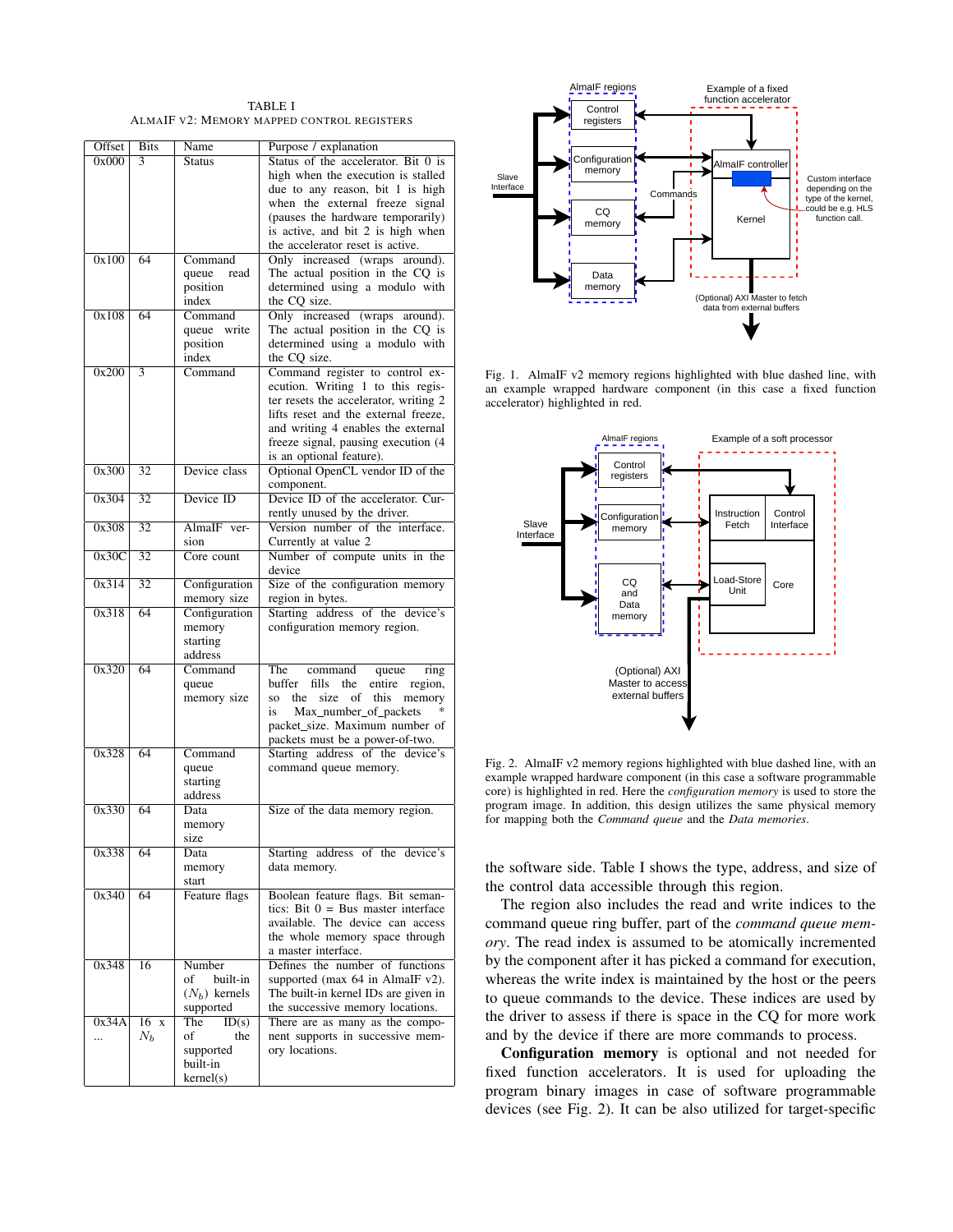firmware/configuration bit purposes to better support, for example, reconfigurable multi-function accelerators (left as a future work).

Command queue memory contains a ring buffer implementing a command queue that the device should execute next. The commands in the queue follow the HSA Architected Queue Language (AQL) specification [5], which defines the command structure down to bit level accuracy, and thus serves as an excellent source for more detailed documentation. It suffices to summarize here that the integrated devices focus on two main types of AQL packets in the command queue: 1) *Kernel Dispatch Packets*, which are used to launch kernels in the device and 2) *Barrier-AND Packets* which are used to implement OpenCL event based synchronization utilizing "signaling slots" that are memory locations which are monitored for a change to zero, indicating event completion.

Data memory is a piece of on-chip memory where the OpenCL runtime can allocate data which are expected to be frequently accessed by the device when it executes kernels, thus should be stored in a physically close memory for fast access. This data includes the OpenCL kernel command's function arguments, in some cases the buffers used by the kernel, and the optional OpenCL kernel command metadata (e.g. work-group sizes).

# IV. SOFTWARE INTERFACE

The software interface of the integration method is built on the open source PoCL [2] framework to benefit from its code base and to seamlessly connect to other devices it already supports. PoCL provides a user space driver layer where a new general driver we call *custom* was implemented. It interacts with the common hardware interface and in the typical case requires none or very little custom software side code to be added for new integrated FPGA components.

There are two main categories of integrated devices that the *custom* PoCL driver supports: 1) Fixed-function accelerators, that cannot be software programmed, but are exposed as OpenCL custom devices with a set of built-in kernels and 2) co-processors which provide support for any OpenCL kernel compiled from source code or one of the intermediate languages supported by the standard. The latter can also support fixed acceleration functionality. We outline the support for these accelerator types in the following.

# *A. Fixed-function accelerators*

The fixed-function accelerators can only execute built-in functionality, meaning something with predefined semantics which cannot be reconfigured. The wrapped component is expected to advertise the built-in kernels it supports by exposing them in its control interface.

The built-in kernels are invoked by using integer identifiers, which map the kernel to its semantics. Since the semantics of the built-in kernels in the OpenCL specifications are undefined, and only referred by their name (C string) in the OpenCL-using programs, there has to be a specification for the meanings of known built-in kernels (with an assigned integer ID) which provides the guidance to the OpenCL application writers. This semantical connection is provided as part of the integration method: A registry is maintained over time that lists known and supported built-in kernels along with their exact semantics as well as the bit exact definitions of parameter passing. This registry is maintained within the PoCL source code base and will be kept up-to-date with functionalities of interest. A range of IDs is dedicated for custom functionality defined by the FPGA designer that needs not be defined in the registry.

The built-in kernels are invoked in the wrapped accelerator by specifying the integer ID to launch in the kernel command packet queued to the device. It is then the responsibility of the component to invoke the functionality requested by utilizing the arguments in the data memory.

#### *B. Co-processors with software programmability*

Software programming capabilities as defined by the "online kernel compilation support" of the OpenCL specifications are supported by the integration. The feature relies on the PoCL's standard compilation passes for converting the input definitions down to executable binaries by utilizing the LLVM [7] Project as the compilation infrastructure.

The integrated component can advertise the compiler support by defining a special built-in kernel ID in its list of supported built-in kernels. The special ID is the maximum built-in kernel ID value of 0xFFFF in AlmaIF v2.

Fig. 3 shows how the integrated component can tap into the OpenCL kernel compilation mechanics of PoCL: When the device driver is initialized for the component in question, *custom* driver queries from the *control registers* region if it finds the special built-in ID. If it is found, the next step is to figure out how to generate code for the device. For this, the vendor ID is utilized; it is used to find the correct LLVM "target triple" for the device at hand which is needed to perform target-specific code generation.

In case the target has an LLVM backend available in the LLVM the PoCL was built against, there is no need to define anything in the driver for invoking the correct compiler since the PoCL kernel build process is portable and generic in most parts. Only the code generation phase differs for each instruction-set architecture. However, if special compilation steps are required, the compilation steps can be overriden per triple. One such (likely rare) special case is the TCE (also known as the OpenASIP) [8] created devices which require a target description file to be given at code generation time to drive the instruction scheduler due to the customizable processor instruction set architecture.

### V. STEPS TO INTEGRATE A NEW COMPONENT

Since the contribution of this paper is a new method for easy integration of custom FPGA components to a unified and open OpenCL platform, it is necessary to summarize the steps which the FPGA component integrators need to go through:

1) Hardware component wrapping. To be able to plug in a new hardware component, it is enough to create a hardware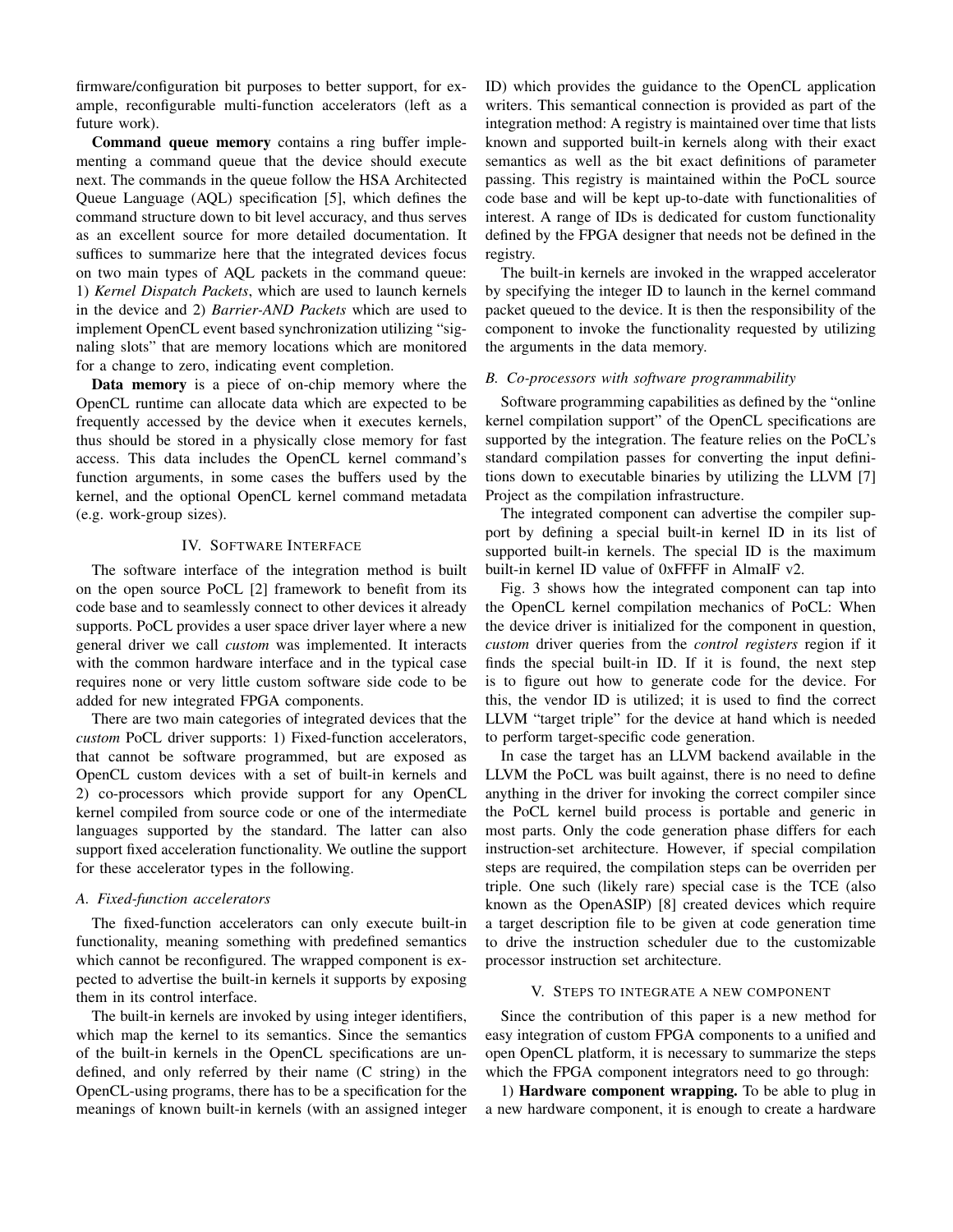

Fig. 3. Supporting kernel compilation based on either LLVM target triple or custom target-specific compilation flow.

device with the memory map described in Section III and make sure that its memory map is accessible from the host CPU running PoCL. The component must be able to process the command queue, thus perform *packet processing* tasks and honor the SPMD execution model. This is made straightforward by providing a ready made template implementation in simplified C which passes through the most popular HLS flows and calls the kernel functionality for each work-item in the SPMD fashion. In the usual case, this is the only action needed.

2) *Optional step for completely new FPGA platforms:* Enable access to the FPGA device's physical memory in the host. The driver code relies on physical regions memory mapped to the host virtual address space. Therefore, it is enough to be able to map the FPGA physical memory regions to the host, or access them using FPGA device-specific APIs. For a typical user, this part is not needed, since several FPGA memory access methods are supported by the *custom* driver and more will be added in the future. For this paper, two methods were implemented as examples in the *custom* driver: Using simple mmaping of the physical memory space for *system-on-chip* SoC based FPGAs and a Xilinx-specific access to the memory through library calls (for utilizing their PCIe card based FPGAs).

3) *Optional step for new built-in kernel functionality:* Register new built-in kernels. In case the integrated component implements a kernel that is not yet in the built-in kernel registry, the kernel can be added to the registry or a custom built-in kernel ID is used. Adding new built-in kernels is simple: Registering the kernel to the driver by defining a name and integer identifier pair and specifying the number and types of the arguments. This way, the driver knows how to fill the argument buffer for the built-in kernel. The arguments can be pointers to buffers or scalars.

4) *Optional step for online compiler supported components:* If the component supports online kernel compilation, it should advertise 0xFFFF in its supported built-in kernel IDs list. Then, to add the software side support, the steps depend on whether the target has a backend in the LLVM the PoCL was compiled with or not. In case it does not, a new entry has to be added to the *custom* driver, which overrides the necessary parts of the default PoCL kernel compilation process with the required alternative ones. One key parameter to define is whether the target inputs SPMD kernels (work-item functions) directly or if it needs the de-SPMD passes supported by PoCL to generate "work-group functions" which execute all the work-items in the work-group. The rest of the steps are handled by the framework: The program image is uploaded to the *configuration memory* region when the kernel needs to be launched and the compiled-in device main program handles also command queue processing tasks.

## VI. EVALUATION

In order to evaluate the implementation feasibility of the integration method and to demonstrate the applicability over different means to generate the integrated components, two example hardware components were integrated to two FPGA devices.

The integrated components were created with two different methods: One was a customized software programmable soft core design created using the OpenASIP tools [8] and the other was produced by feeding a C language-based implementation of the packet processing functionality and the built-in kernels to the commercial FPGA HLS tool Vitis HLS 2020.2 [9].

The portability of the integration method was tested by using two devices with different sizes and different methods for accessing the FPGA's physical memories. The smaller FPGA device was a SoC-based Xilinx Zynq XC7Z020 and the large one a PCIe card with an Xilinx Alveo U280.

For the purpose of focusing solely on the overheads from the integration method itself, the integrated components implement only two very simple built-in kernels: 32-bit integer element-wise vector addition and multiplication. The kernels are thus one dimensional; the single global size parameter indicates the length of the vector to process.

In order to evaluate the feasibility of the hardware wrapping needed for integration, the resource overhead and the clock frequency impact are the most interesting characteristics to assess. As seen from the results in Table II, the overhead from the control interface is small enough to be considered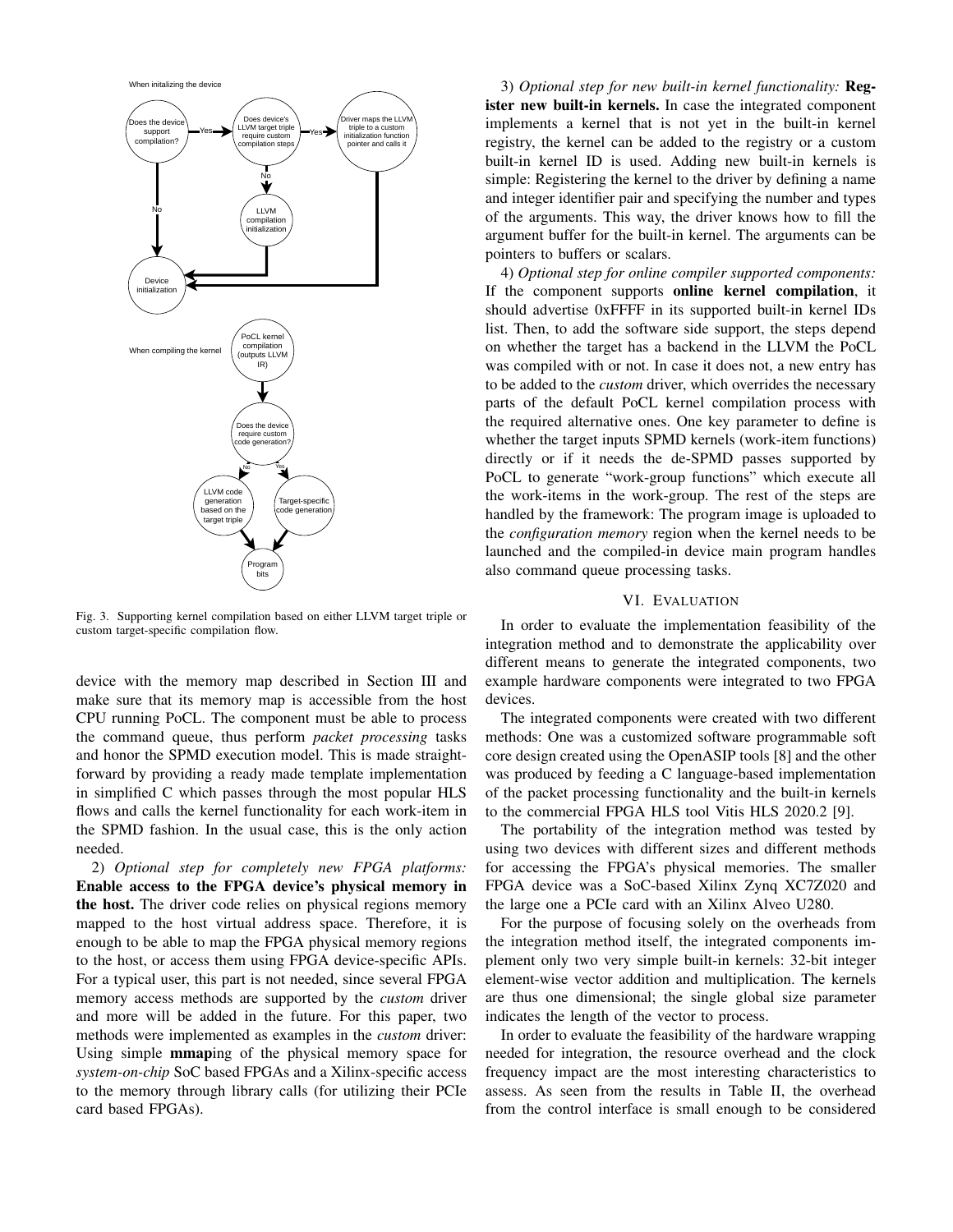#### TABLE II

FPGA RESOURCE UTILIZATION OF TWO HARDWARE COMPONENTS WRAPPED IN THE ALMAIFV2 WITH TWO DIFFERENT FPGA DEVICES. GIVEN AS TOTAL RESOURCES AND AS A PERCENTAGE OF ALL RESOURCES AVAILABLE ON THE FPGA FABRIC. THE RIGHTMOST COLUMN SHOWS THE MAXIMUM CLOCK FREQUENCY OF THE DESIGN IN THE MORE RESOURCE CONSTRAINED ZYNQ.

|                               | LUTs       | Registers  | <b>Block</b>                | <b>FMax</b> |  |  |  |  |
|-------------------------------|------------|------------|-----------------------------|-------------|--|--|--|--|
|                               |            |            | RAMs                        | (MHz)       |  |  |  |  |
| <b>OpenASIP</b> soft core     |            |            |                             |             |  |  |  |  |
| Zynq XC7Z020                  | 1952       | 2166       | $\mathcal{D}_{\mathcal{L}}$ | 162         |  |  |  |  |
|                               | $(3.7\%)$  | $(2.0\%)$  | $(1.4\%)$                   |             |  |  |  |  |
| Alveo U <sub>280</sub>        | 1931       | 2163       |                             |             |  |  |  |  |
|                               | $(0.15\%)$ | $(0.08\%)$ | $(0.10\%)$                  |             |  |  |  |  |
| Vitis HLS generated component |            |            |                             |             |  |  |  |  |
| Zynq XC7Z020                  | 561        | 721        |                             | 152         |  |  |  |  |
|                               | $(1.1\%)$  | $(0.68\%)$ | $(0.71\%)$                  |             |  |  |  |  |
| Alveo U <sub>280</sub>        | 627        | 620        |                             |             |  |  |  |  |
|                               | $(0.05\%)$ | $(0.02\%)$ | $(0.05\%)$                  |             |  |  |  |  |

negligible related to the total resources of the FPGA. This is especially visible with the Vitis HLS wrapped component implemented with the FPGA vendor's own proprietary tools. Here, the OpenASIP soft processor has approximately three times higher utilization than the minimal HLS-based component. This is due to the added logic and memory required by the software programmability.

We also performed a validation run where a CPU (in that case an Intel desktop CPU driven by the PoCL's *pthread* driver) and the FPGA component executing in the Alveo board were running in parallel in the same PoCL OpenCL context, controlled with different command queues. This proved that the unified CPU+FPGA collaborative execution functions in an integrated manner.

#### VII. RELATED WORK

Intel Open Programmable Acceleration Engine (OPAE, [10]) is similar in its goals to the proposed integration method. It enables unified integration of components in Intel FPGAs to the higher-level software stacks, by means of a vendor-specific C library for the lowest level access. Similarly, Xilinx XRT [11] is a stack for managing Xilinx FPGA and ACAP devices. It works for both PCIe and MPSoC type Xilinx devices. The kernel control interface includes a method for launching, resetting and pipelining kernel executions along with kernel arguments.

Both OPAE and Xilinx XRT stacks resemble ideas in our integration method. A key difference is that their method has more of the functionality handled in the host code, whereas our proposed method is designed to be decentralized to enable asynchronous peer-to-peer execution between devices. Furthermore, while both Intel and Xilinx provide complete OpenCL flows from program description to the kernel execution in FPGAs, their methods are still specific to their own FPGA devices. Even though these vendors provide some of the sources for their flows in open source, there are no significant efforts for easy and efficient cross-vendor unification happening in practice. Additionally, there is no easy

way to integrate different types of devices or devices from other vendors to their OpenCL context for asynchronous multicommand queue execution with event-based synchronization. This creates limitations on device-to-device inter-operability related to e.g. synchronization or efficient data transfers. In our proposed method the FPGA vendor-specific tools might only needed to access the FPGA physical memory, if even that.

HOpenCL [12] is an execution model inspired by OpenCL which supports the execution of both software kernels on soft processors and hardware kernels generated by e.g. highlevel synthesis tools. The intention is similar to the proposed method, but in our case we do not deviate from the OpenCL specifications; our integration flow does not require any extensions to the OpenCL standard, but utilizes only its core specification features. This is important in order to maintain the OpenCL application-level portability between different platforms. Steinert et al. [13] proposed cloud acceleration with FPGAs, but the approach similarly relies on a custom API for invoking the accelerators instead of using a standardized execution model. Similarly, Galapagos [14] is a promising integration approach, but targets the MPI programming model whereas our work focus on the widely adopted OpenCL standard for maximal heterogeneous platform diversity.

#### VIII. CONCLUSIONS

In this paper we proposed a method to integrate FPGAbased accelerators to a unified OpenCL platform. The hardware overhead of the required component wrapper interface was measured to be insignificant. We identify the benefits of this work in enabling FPGA designers to loosen the dependency on vendor-specific OpenCL HLS flows and APIs, allowing them to treat their FPGA designs as any other OpenCL device in a unified OpenCL platform. In the future we plan to expand this work for efficient OpenCL 2.0 pipe implementation for portable on-chip streaming support and test the method on a wider range of FPGA devices from different vendors.

#### ACKNOWLEDGMENT

The work for this publication was funded by ECSEL Joint Undertaking (JU) under grant agreement No 783162 (FitOptiVis). The JU receives support from the European Union's Horizon 2020 research and innovation programme and Netherlands, Czech Republic, Finland, Spain, Italy. It was also supported by European Union's Horizon 2020 research and innovation programme under Grant Agreement No 871738 (CPSoSaware) and Academy of Finland (decision #331344). We would also like to thank Xilinx for donating the Alveo FPGA and its related software used in this work and HSA Foundation for the financial support and the useful specification work.